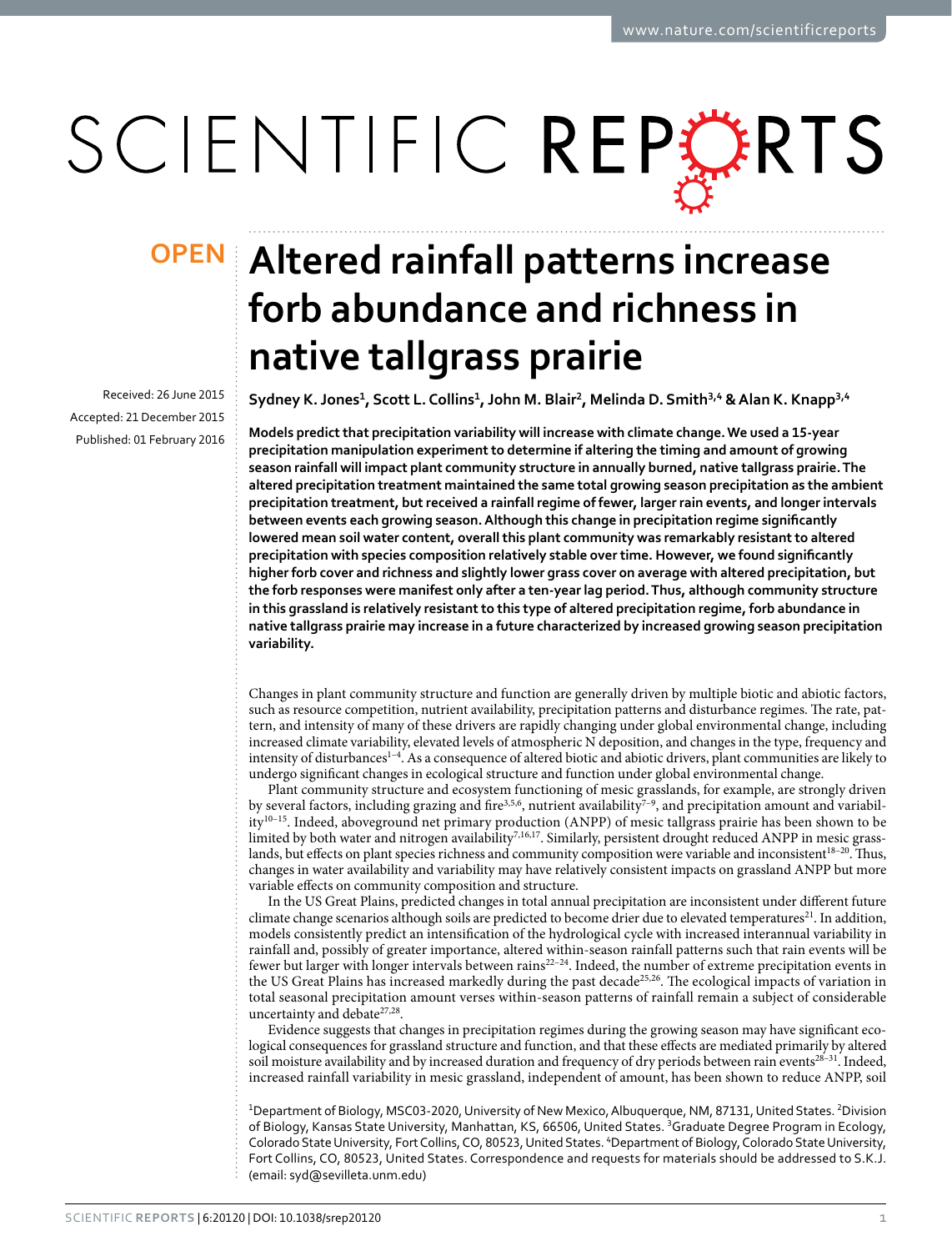respiration, and leaf level photosynthesis over the short term, and to alter the genotypic diversity of the dominant grasses over longer time frame[s1](#page-7-0)[,4](#page-7-14),[32–36.](#page-8-1) Together these results support predictions that grassland ecosystems will be highly responsive to future changes in precipitation variability.

Mechanisms controlling ecosystem responses to altered resource availability vary among grasslands. For example, Hallett *et al.*<sup>37</sup> found strong species asynchrony, where decreases in abundance of one species are compensated for by increases in others, in sites characterized by high precipitation variability, whereas species richness and dominance reduced temporal variability in sites with high mean annual precipitation. This is consistent with Fay *et al.*<sup>31</sup> who reported that dominant prairie grasses were generally buffered against more variable precipitation regimes. However, Hautier *et al.*[38](#page-8-4) found that increased soil nutrient availability (plant available nitrogen) decreased the effectiveness of these stabilizing mechanisms in grasslands. It is unclear, therefore, if changes in soil moisture availability will have similar effects on grassland community stability as altered soil nutrient availability.

The Hierarchical Response Framework (HRF) predicts that chronic changes in resource availability, such as soil moisture, will eventually lead to reordering of species abundances within communities, and ultimately species replacement over time, often but not always after some time lag has occurred<sup>[39](#page-8-5)</sup>. For example, mesic grassland communities responded rapidly to nitrogen addition, but slowly to increased soil moisture availability $40-42$ . Because rate and pattern of response to long-term (chronic) alterations in resources varies considerably among ecosystems short-term outcomes may not accurately reflect long-term responses to chronic changes in resource availability. Yet, understanding how grassland communities respond to long-term changes in resource variability is important because changes in species composition can, in turn, feedback to alter ecosystem functions, such as ANPP[14,](#page-7-15)[40,](#page-8-6)[43.](#page-8-7) Therefore, we investigated how long-term changes in *intra*-annual precipitation variability, which drive patterns of soil moisture availability, affected long-term dynamics of plant community composition and structure in native tallgrass prairie.

We used data from a unique 15-year long rainfall manipulation experiment at the Konza Prairie Biological Station in northeastern Kansas, USA, to determine how altered precipitation patterns (fewer, larger events) impacted plant species composition and structure in an annually burned, ungrazed, native tallgrass prairie. We tested two hypotheses. First, based on the HRF, we predicted that directional change in grass and forb cover and richness and community composition would eventually occur after a lag period under the altered precipitation treatment. Second, we predicted that change in cover and composition under altered precipitation would be driven by the response of forbs more so than grasses because the dominant grasses are reported to be buffered against precipitation variability<sup>[1,](#page-7-0)[44](#page-8-8)</sup> and changes in the cover and richness of forbs contribute disproportionately to community responses to other drivers in this grassland<sup>3[,5](#page-7-2)[,6](#page-7-3)</sup>.

# **Results**

**Rainfall Regime.** Growing-season rainfall averaged 404.0 mm ( $\pm$ 2.0 se) from 1997 through 2012. From May through September an average of 29 ambient rainfall events occurred per year, with an average of 18 events >5mm. The altered precipitation treatment resulted in an average of 12 rainfall events per year, with 10 events  $>$ 5 mm ([Fig. 1a\)](#page-2-0). Mean length of dry periods between events averaged 8.7 ( $\pm$ 1.9 se) days for ambient and 16.2  $(\pm 3.7 \text{ se})$  days for altered treatments [\(Fig. 1b](#page-2-0)). The nearly 100% increase in mean length of dry periods in altered compared to ambient treatments was due to the removal of multiple small rain events, which were most frequent on average during the months of May, June and August. Mean event size averaged 20.6 mm  $(\pm 3.3 \text{ se})$  and 38.8 mm  $(\pm 7.4 \text{ se})$  for ambient and altered precipitation treatments, respectively ([Fig. 1c](#page-2-0)).

**Soil Moisture Patterns.** Seasonal mean soil water content (SWC) was significantly (5.3%) lower in the altered (23.0% $\pm$  2.3 se) compared to ambient (24.3% $\pm$  2.3 se) treatment during the growing season (*P* < 0.0001; Fig. S1a). This difference was greatest during the first six years of the experiment. In contrast, mean soil moisture was similar in the altered compared to the ambient treatment in the last three years of the experiment when below average precipitation occurred. The difference between ambient and altered SWC was marginally related to total ambient precipitation ( $R^2$  = 0.24,  $P$  = 0.0787; Fig. S1b). The 15-year growing season mean SWC in the altered treatment was below that of ambient mainly during August and September. The 15-year mean growing season deviation from ambient was 1.5%  $(\pm 2.6 \text{ se})$ , the mean maximum SWC was 3% lower and the duration of low SWC (20% or lower) was 19 days (38.7%) longer in the altered treatment compared to ambient. The 2005 growing season, a representative year showing a similar pattern, had a SWC mean deviation from ambient of 1.7%, a maximum value of about 6% lower and the duration of low SWC was longer by 14 days (78.8%) in the altered compared to ambient treatment (Fig. S2). Coefficient of variation (CV) of SWC was higher, on average, in the altered (44.3  $\pm$  2.4 se) compared to ambient (37.4  $\pm$  2.0 se) treatment over this 15-year period.

**Plant Responses.** Relative to the ambient treatment, 15 years of increased rainfall variability resulted in generally higher average total cover and species richness ([Fig. 2](#page-2-1)), but these differences were driven more by changes in forbs than grasses. Total cover was higher on average by 5.5% under altered precipitation, primarily due to an overall 24% increase in forb cover, and slight decline in mean grass cover. Forb cover (30.5%, P< 0.001) and richness (8.9%,  $P = 0.008$ ) were significantly higher under altered precipitation compared to the ambient. These changes were first observed around 2007, ten years after the start of the experiment ([Fig. 2\)](#page-2-1). Grass cover in the altered treatment was lower than ambient, but only by 3.4% ( $P = 0.07$ , [Table 1\)](#page-3-0) due to strong declines in 2002 and 2003 when precipitation was below average. Grass and total richness were also higher in the altered compared to the ambient treatment by 12.2% and 10.5% respectively ([Table 1](#page-3-0)), but the difference in grass richness existed prior to the start of the experiment. Forb richness was positively correlated to average seasonal SWC in ambient treatments ( $r^2 = 0.42$ , P = 0.013) and nearly so under altered precipitation ( $r^2 = 0.20$ , P = 0.105). Total, grass and forb richness were unrelated to total seasonal rainfall, average days between rainfall events, and CV of SWC in both ambient and altered treatments (Table S1).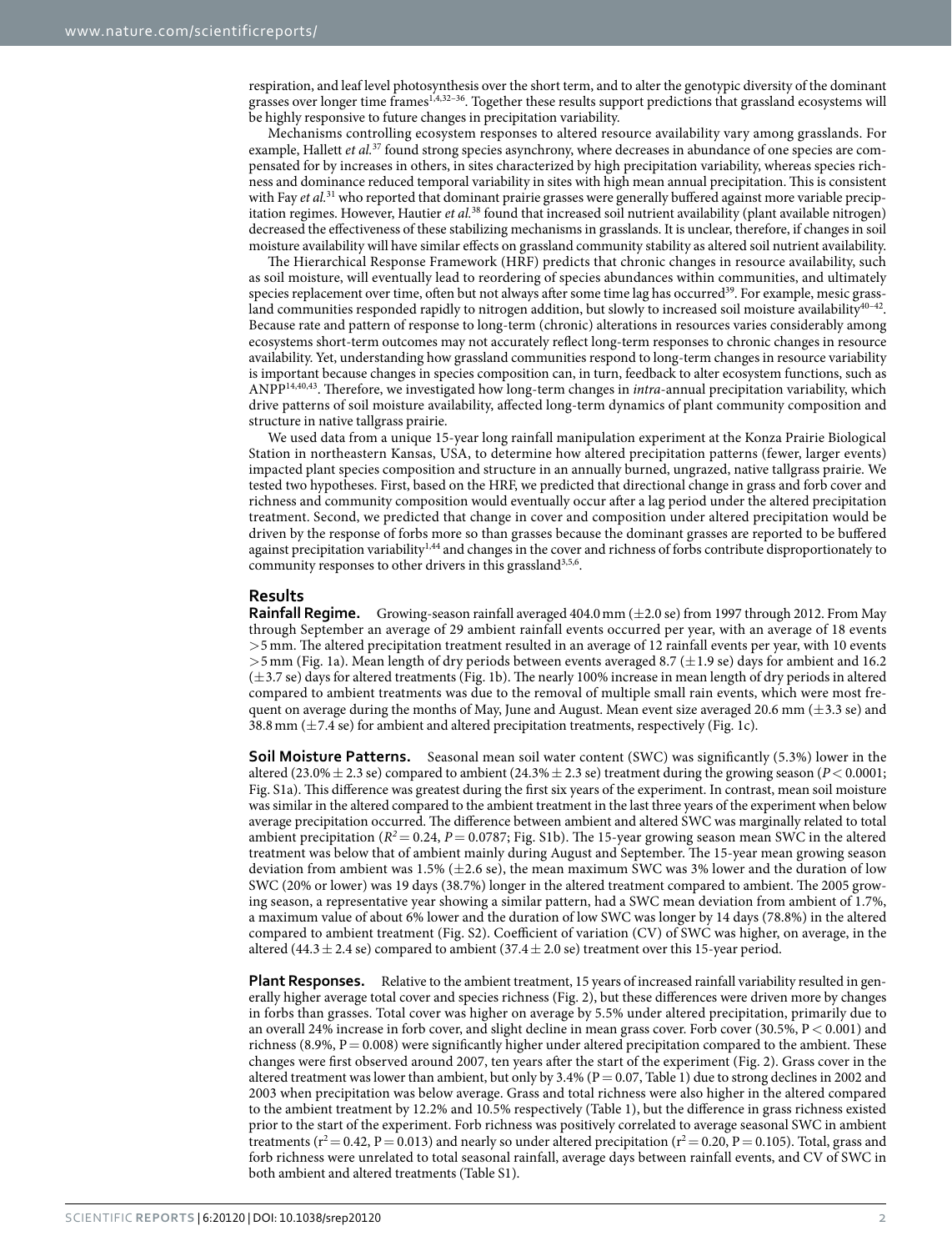

<span id="page-2-0"></span>**Figure 1. Growing season precipitation parameters between ambient and altered treatments (fewer, larger rain events) from 1997 (pretreatment year) through 2012.** (**a**) total number of rain events excluding events less than 5mm. (**b**) mean number of days between rain events or the mean length of dry periods in days. (**c**) mean size of rain events (mm). Differences between ambient and altered treatments were significant (*P*= < 0.0001) for all parameters. Error bars denote one standard error.



<span id="page-2-1"></span>**Figure 2.** (**a**) Forb, grass, and total cover by treatment from 1997–2012. Total cover was higher on average under the altered (fewer, larger rain events) treatment, primarily due to an increase in forb cover rather than grass cover. However, this effect did not emerge until after ten years of altered precipitation. (**b**) Forb, grass, and total richness by treatment from 1997–2012. Total and grass richness were consistently higher on average in the altered treatment over the duration of the experiment. Higher altered forb richness occurred after a lag of ten years. Error bars denote one standard error.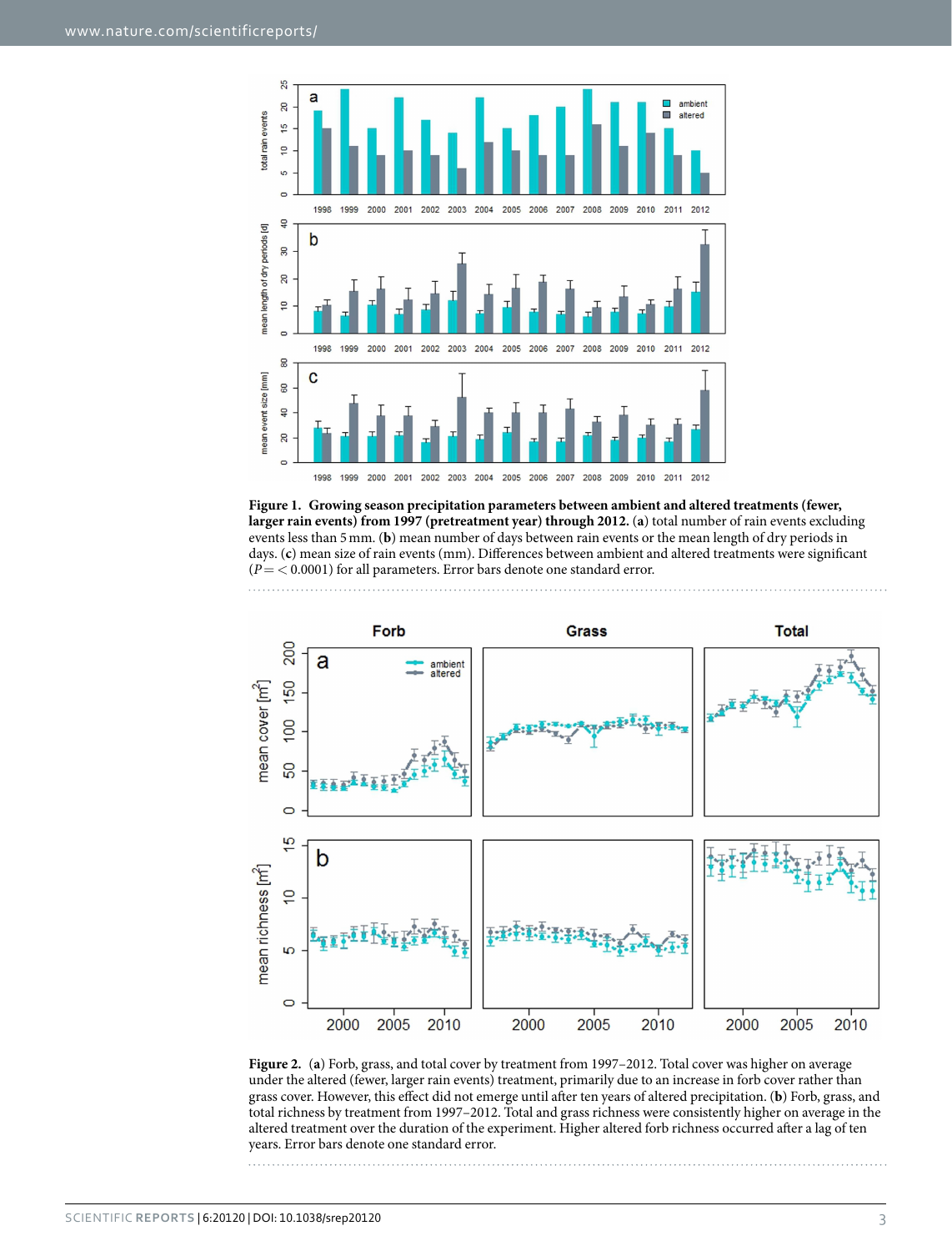<span id="page-3-0"></span>

|                | Ambient         | <b>Altered</b>  | <b>Effect</b> | <b>Num</b><br><b>DF</b> |         |          |
|----------------|-----------------|-----------------|---------------|-------------------------|---------|----------|
|                | mean $\pm$ se   | mean $\pm$ se   |               |                         | F value | Pr > F   |
| Total cover    | $143.7 \pm 2.1$ | $151.6 \pm 2.8$ | Trt           | $\mathbf{1}$            | 13.2    | 0.0009   |
|                |                 |                 | Yr            | 15                      | 20.8    | < 0.0001 |
|                |                 |                 | Trt x Yr      | 15                      | 1.7     | 0.06     |
| Grass cover    | $105.9 \pm 1.5$ | $102.2 \pm 1.2$ | Trt           | $\mathbf{1}$            | 5.0     | 0.07     |
|                |                 |                 | Yr            | 15                      | 5.4     | < 0.0001 |
|                |                 |                 | Trt x Yr      | 15                      | 1.1     | 0.3      |
| Forb cover     | $37.8 \pm 1.7$  | $49.4 \pm 2.4$  | Trt           | $\mathbf{1}$            | 30.1    | < 0.0001 |
|                |                 |                 | Yr            | 15                      | 12.5    | < 0.0001 |
|                |                 |                 | Trt x Yr      | 15                      | 0.7     | 0.9      |
| Total richness | $11.2 \pm 0.2$  | $12.3 \pm 0.2$  | <b>Trt</b>    | $\mathbf{1}$            | 21.2    | < 0.0001 |
|                |                 |                 | Yr            | 15                      | 1.8     | 0.04     |
|                |                 |                 | Trt x Yr      | 15                      | 0.4     | 1        |
| Grass richness | $5.3 \pm 0.1$   | $5.9 \pm 0.1$   | Trt           | $\mathbf{1}$            | 20.6    | < 0.0001 |
|                |                 |                 | Yr            | 15                      | 2.8     | 0.0007   |
|                |                 |                 | Trt x Yr      | 15                      | 0.4     | 1.0      |
| Forb richness  | $5.9 \pm 0.1$   | $6.4 \pm 0.2$   | Trt           | $\mathbf{1}$            | 7.0     | 0.009    |
|                |                 |                 | Yr            | 15                      | 1.6     | 0.1      |
|                |                 |                 | Trt x Yr      | 15                      | 0.3     | 1.0      |



Based on time-lag analysis, directional change occurred at similar rates under ambient (mean slope= 2.84) and altered (mean slope= 2.96) treatments [\(Table 2](#page-4-0)). This is reflected in the lack of distinct spatial separation between treatments in the NMDS spanning the full experimental time ([Fig. 3a\)](#page-4-1). Based on PERMANOVA, however, significant differences in community composition between ambient and altered treatments occurred in only two of 15 years (2007 and 2009) which resulted in an overall treatment effect on community composition across all years [\(Fig. 3a](#page-4-1), inset). Indeed, this is seen in the NMDS for year 2007 where there is significant separation of ambient and altered treatments [\(Fig. 3b,](#page-4-1) inset). Population stability (averaged temporal variability of each species over time) and community stability (aggregated species abundance) were not significantly different between altered and ambient rainfall regimes ([Table 2](#page-4-0)). Mean rank shift, relative changes in species rank abundances, also did not differ significantly among treatments ([Table 2](#page-4-0)).

Three grasses (*Andropogon gerardii*, *Sorghastrum nutans*, and *Andropogon scoparius*) and two common forb species (*Solidago canadensis* and *S. missouriensis*) accounted for 64% of the difference in community composition between ambient and altered rainfall treatments over the 15 years based on the SIMPER analysis [\(Table 3](#page-5-0)). In particular, the dominant grasses *A. gerardii* and *S. nutans* had lower abundance, while *A. scoparius*, a perennial caespitose species more characteristic of drier sites, and *S. missouriensis*, a clonal understory forb, had higher abundance in altered relative to the ambient treatment. A similar pattern occurred in the 2007 SIMPER analysis. In 2009, *S. nutans* explained most of the community differences between rainfall treatments with *A. scoparius* second in importance, along with the perennial forb *Helianthus rigida* ([Table 3](#page-5-0)).

## **Discussion**

We found that increasing the size of rainfall events while reducing the number of events resulted in relatively limited changes in plant community composition and structure in this annually burned, ungrazed, tallgrass prairie. As we predicted, the altered precipitation regime eventually resulted in higher levels of forb cover and richness, while grass cover remained relatively stable over time. Richness of grasses and forbs was higher under altered precipitation by 1-2 species m<sup>-2</sup> on average. Directional change in community composition occurred under both ambient and altered precipitation regimes, possibly in response to annual burning<sup>[45](#page-8-9)</sup>, as was observed in an adjacent annually burned, long-term irrigation experiment<sup>41</sup>. Species richness is known to be negatively correlated with fire frequency in this system<sup>[46](#page-8-11)</sup>. Thus, annual burning is likely driving the overall decline in species richness and explains why we found a strong year effect on both grass and total richness. Nevertheless, the greater increase in forb cover and richness under the altered precipitation regime in this experiment ultimately led to significantly different species assemblages; however, these differences resulted from changes in abundance of species already present in the altered treatment plots, rather than in new species establishing in the community.

Altering the amount and duration of rain events resulted in significantly lower and more variable soil water content than under ambient precipitation, and this was predicted to influence community composition and dynamics. Results from modeling studies and rainfall manipulation experiments in tallgrass prairie show that changes in the temporal patterns of soil water content have consequences for numerous ecosystem processes that can affect plant community composition<sup>[27](#page-7-13),[32](#page-8-1),[34](#page-8-12),[44](#page-8-8),[47](#page-8-13)</sup>. Precipitation variability, expressed through soil moisture availability, is a well-documented driver of grassland community dynamics from one year to the next, but com-munity sensitivity to precipitation variability may be contingent upon preexisting environmental contexts<sup>[48,](#page-8-14)[49](#page-8-15)</sup>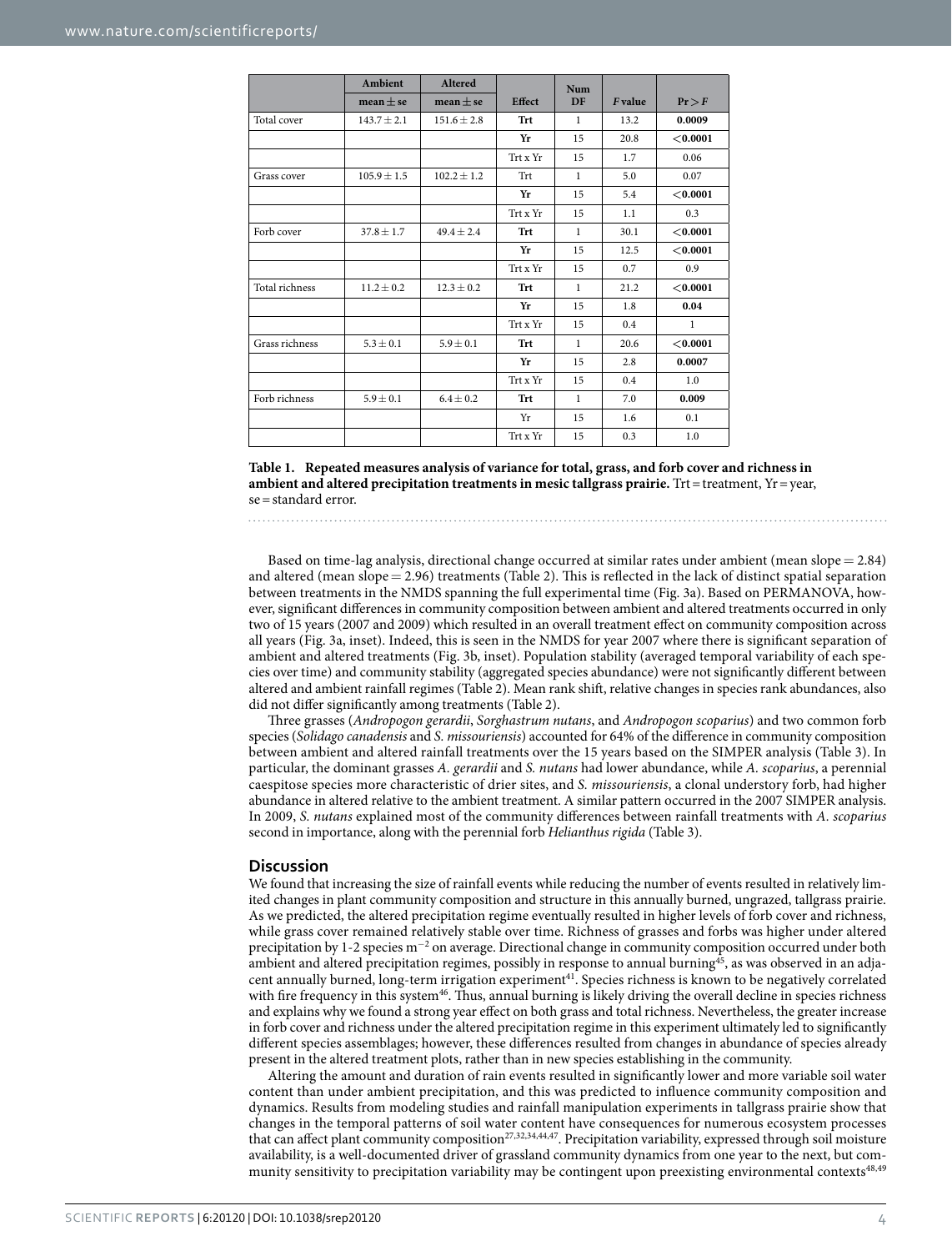<span id="page-4-0"></span>

| Population Stability       | <b>Trt</b> | mean         |           |       |
|----------------------------|------------|--------------|-----------|-------|
|                            | ambient    | 0.66         |           |       |
|                            | altered    | 0.68         |           |       |
|                            |            | Num DF       | F value   | Pr>F  |
|                            |            | 1            | 0.0       | 0.876 |
| Community Stability        |            |              |           |       |
| forb                       | Trt        |              |           |       |
|                            | ambient    | 0.39         |           |       |
|                            | altered    | 0.48         |           |       |
|                            |            | Num DF       | F value   | Pr>F  |
|                            |            | $\mathbf{1}$ | 5.2       | 0.149 |
| grass                      | Trt        |              |           |       |
|                            | ambient    | 0.49         |           |       |
|                            | altered    | 0.53         |           |       |
|                            |            | Num DF       | $F$ value | Pr>F  |
|                            |            | 1            | 3.7       | 0.195 |
| total                      | Trt        |              |           |       |
|                            | ambient    | 0.31         |           |       |
|                            | altered    | 0.36         |           |       |
|                            |            | Num DF       | $F$ value | Pr>F  |
|                            |            | 1            | 5.5       | 0.145 |
| Temporal Rate of<br>Change | Trt        | mean slope   |           |       |
|                            | ambient    | 2.84         |           |       |
|                            | altered    | 2.96         |           |       |
|                            |            | Num DF       | $F$ value | Pr>F  |
|                            |            | 1            | 0.0       | 0.87  |
| Mean Rank Shift            | Trt        | mean         | $r^2$     |       |
|                            | ambient    | 0.52         | 0.05      |       |
|                            | altered    | 0.73         | 0.13      |       |
|                            |            | Num DF       | $F$ value | Pr>F  |
|                            |            | $\mathbf{1}$ | 0.9       | 0.342 |

**Table 2. Summary statistics describing treatment differences on community composition and stability of tallgrass prairie.** Trt = treatment.



<span id="page-4-1"></span>**Figure 3. Non-metric multidimensional scaling (NMDS) of plant community composition for all plots (a), between 1997 and 2012 and (b), 2007 only, the year altered forb cover increased significantly from ambient.**  Each point is the temporal average of the NMDS coordinates for a given RaMP (plot) over the 15-year period. Error bars are one standard error. Ellipses are 95% confidence clouds based on standard error. Treatment is indicated by color. Ambient treatments are plots in which precipitation was added immediately after a natural rain event and altered treatments are plots with fewer, larger rain events. Annual treatment differences were only significant in 2007 and 2009 based on the PERMANOVA.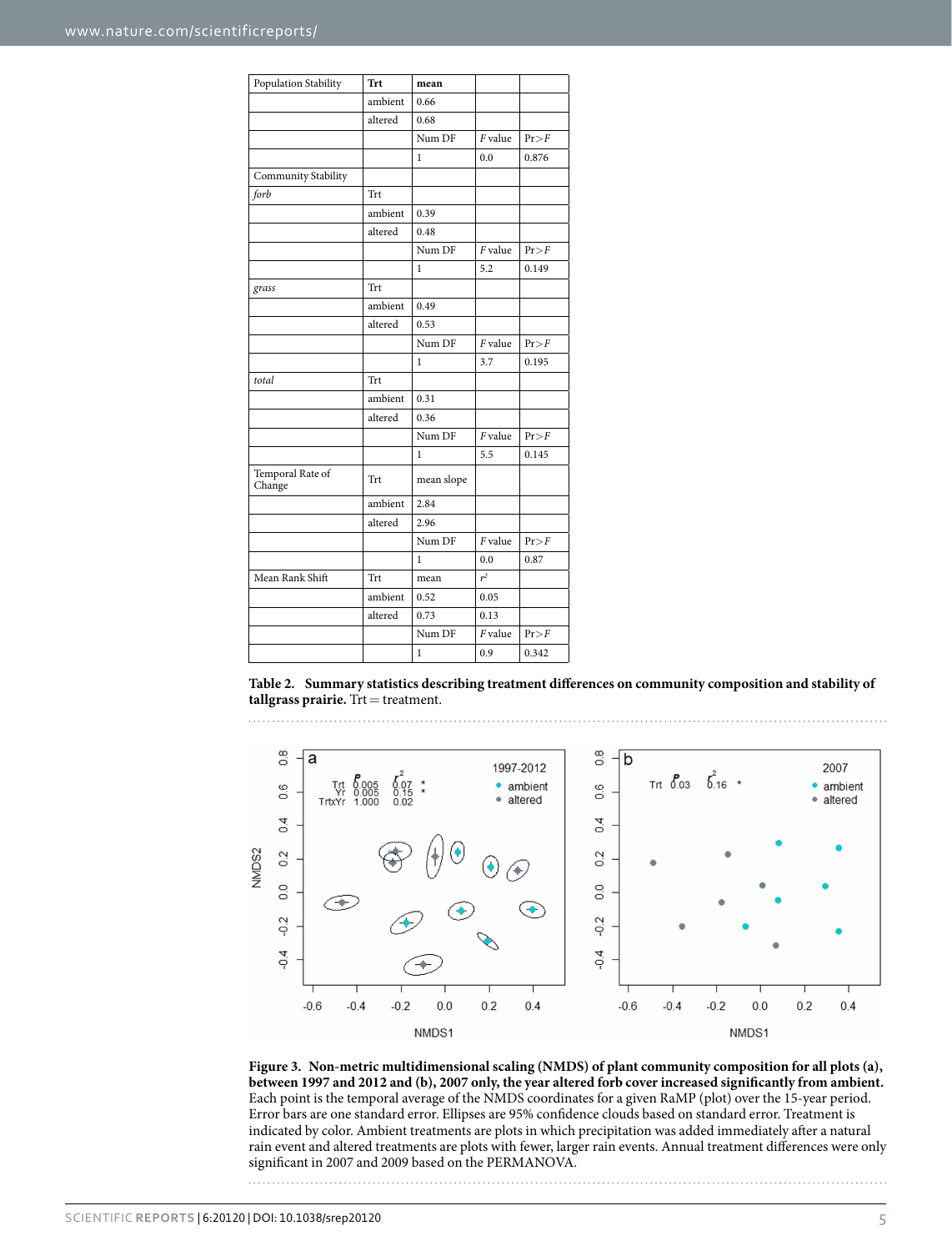<span id="page-5-0"></span>

| <b>Species</b>               | Ambient avg.<br>abundance | Altered avg.<br>abundance | Cumulative<br>contribution |  |  |  |  |  |
|------------------------------|---------------------------|---------------------------|----------------------------|--|--|--|--|--|
| 1997-2012                    |                           |                           |                            |  |  |  |  |  |
| Andropogon gerardii (grass)  | 72.3                      | 66.8                      | 0.21                       |  |  |  |  |  |
| Sorghastrum nutans (grass)   | 21.8                      | 16.9                      | 0.36                       |  |  |  |  |  |
| Solidago canadensis (forb)   | 17.2                      | 15.0                      | 0.49                       |  |  |  |  |  |
| Solidago missouriensi (forb) | 1.0                       | 12.2                      | 0.59                       |  |  |  |  |  |
| Andropogon scoparius (grass) | 1.8                       | 6.9                       | 0.64                       |  |  |  |  |  |
| 2007                         |                           |                           |                            |  |  |  |  |  |
| Andropogon gerardii (grass)  | 77.9                      | 70.4                      | 0.16                       |  |  |  |  |  |
| Solidago canadensis (forb)   | 21.0                      | 20.7                      | 0.31                       |  |  |  |  |  |
| Sorghastrum nutans (grass)   | 27.6                      | 19.5                      | 0.41                       |  |  |  |  |  |
| Solidago missouriensi (forb) | 0.8                       | 14.1                      | 0.52                       |  |  |  |  |  |
| Andropogon scoparius (grass) | 3.1                       | 11.7                      | 0.60                       |  |  |  |  |  |
| 2009                         |                           |                           |                            |  |  |  |  |  |
| Sorghastrum nutans (grass)   | 50.4                      | 32.0                      | 0.18                       |  |  |  |  |  |
| Andropogon gerardii (grass)  | 56.9                      | 55.4                      | 0.35                       |  |  |  |  |  |
| Solidago canadensis (forb)   | 32.8                      | 25.8                      | 0.50                       |  |  |  |  |  |
| Solidago missouriensi (forb) | 2.7                       | 22.1                      | 0.64                       |  |  |  |  |  |
| Helianthus rigida (forb)     | 3.1                       | 6.0                       | 0.69                       |  |  |  |  |  |

**Table 3. Average abundance of dominant species over all years in ambient and altered rainfall treatments, and cumulative contribution of each species to differences in community structure between rainfall treatments based on SIMPER analysis.**

and variable mechanisms of community stability<sup>37</sup>. For example, Cherwin and Knapp<sup>34</sup> found high variation in productivity responses of shortgrass steppe sites to experimentally imposed drought, despite consistent reductions in soil moisture. In a modeling study, Gerten *et al.*[27](#page-7-13) found productivity responses to precipitation change to be determined by current degree of water limitation. Overall, these generally short-term manipulations led to rapid initial responses that may not adequately represent community dynamics that may play out over a decade or more.

The "bucket" model predicts that increased precipitation variability resulting from fewer rain events and longer duration of dry periods will increase the duration of soil water stress in mesic grasslands<sup>28</sup>. However, larger rain events will allow deeper infiltration of soil moisture to the benefit of deeper-rooted forbs compared to fibrous rooted grasses. Thus, although the bucket model predicts that productivity will be negatively affected by increased precipitation variability, such alterations in precipitation regimes may have different impacts on the plant community. In a short-term study, Heisler-White *et al.*[33](#page-8-16) found that fewer, larger rain events in a mesic grassland resulted in an 18% decrease in ANPP but no significant change in forb cover or richness. We also found lower grass cover under altered precipitation patterns in our study, but the increase in forb abundance and richness took nearly 10 years to develop illustrating how short-term responses may not reflect long-term dynamics, and highlighting the need for more long-term climate manipulation experiments<sup>50</sup>

The eventual rise in forb cover under the altered precipitation regime is likely linked to changes in soil water content at depth[28](#page-8-0),[51](#page-8-18) and can potentially be explained by the differential use of soil water between grasses and forbs, although evidence in support of this hypothesis is inconsistent. Nippert and Knapp<sup>51</sup> found that  $C_4$  grasses in tallgrass prairie consistently relied on shallow soil water (5 cm) across the growing season while  $C_3$  forbs also utilized deeper soil layers when shallow layers were depleted, supporting the hypothesis of soil water partitioning between grasses and forbs when shallow soil moisture is depleted. Because fewer, larger rainfall events, such as those imposed here, promote deeper water infiltration and extended drying of surface soils, resource partitioning between shallow and deep soils may contribute to increased forb abundance in this system. Indeed, Hoover *et al.*[20](#page-7-16) found that differences in rooting depth between *S. canadensis* and C4 grasses caused *S. canadensis* to use deeper soil moisture during a 2-year drought experiment. Conversely, Fay *et al.*<sup>44</sup> found that photosynthetic responses of *S. canadensis*, a species that accounted for 13% of variation in compositional differences between treatments in our study, were positively correlated with increased shallow soil moisture variability, suggesting that this species may at times also rely more on shallow than deep soil moisture. Furthermore, Koerner *et al.*[52](#page-8-19) found a strong negative correlation between grasses and forbs in this system. When grass cover increased due to herbivore removal, forb richness decreased. The tall dominant grass *A. gerardii*, whose cover decreased substantially under the altered precipitation regime, most likely competes with forbs for light and nutrient resources as well as water. The reduction in cover of *A. gerardii* in combination with changes in temporal soil water content likely combined to increase forb cover.

The lagged response in forb cover is consistent with the temporal hierarchy of ecological responses to chronic changes in resource availability predicted by the Hierarchical Response Framework<sup>[39](#page-8-5)</sup>. For example, the persistence of dominant species could have a disproportionate influence on overall species turnover and community dynamics in grasslands<sup>37,53</sup>. The dominant  $C_4$  grasses in our study exhibited little change in abundance over the 15 years of precipitation treatments. However, these consistent measures of abundance could mask subtle changes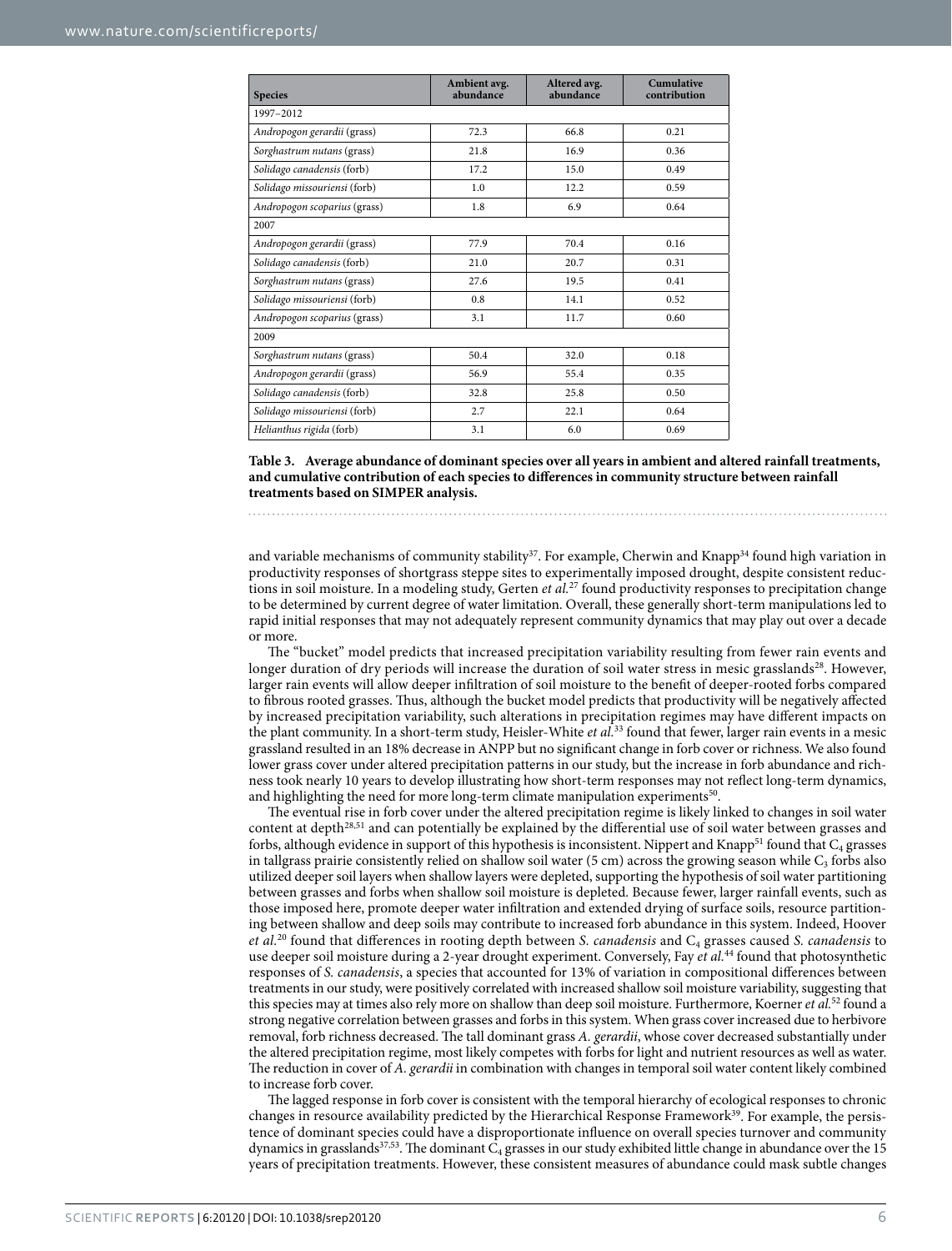in genotype diversity occurring within the dominant species. Specifically, long-term alteration of precipitation variability in this experiment has led to a shift in the genotypic composition of the dominant perennial grass, *A. gerardii*[35,](#page-8-21) and the changes in these genotypes reflect adaptations to a more variable precipitation regime[54.](#page-8-22) Thus, overall stability in the dominant grasses regardless of the increase in forb abundance may result from genotypic divergence within the long-lived dominant  $C_4$  grasses induced by chronic changes in soil moisture availability.

The overall low levels of community and population variability and lagged response of forbs found in this study suggest that the rate of species turnover in this tallgrass prairie may be mitigated, in part, by genetic diversity and functional traits of dominant grasses, at least until some threshold in resource availability is reached. The overall high level of community stability and low rate of temporal change in community composition may result from an increase in cover and richness of a few forb species along with a concomitant decrease in other species, resulting in no net change in abundance, and thus high community stability. Thus, stability is driven by compensatory dynamics (negative covariance) in which trade-offs among species populations stabilize the overall community<sup>37</sup> as a consequence of differential responses to environmental variation. Moreover, the magnitude of precipitation variability we imposed may have crossed the resource limitation threshold of only a few species leading to overall community stability and lower demographic stochasticity<sup>55</sup>.

Although chronic changes in resource availability are predicted to significantly alter ecosystem structure and function<sup>[39](#page-8-5)</sup>, this long-term study suggests that mesic tallgrass prairie is relatively resistant to long-term increases in intra-annual precipitation variability. Our findings are in line with other recent studies showing relatively high resistance to climate manipulation[s56](#page-8-24)[,57,](#page-8-25) such as heat waves and increased precipitation. For example, Hoover *et al.*[20](#page-7-16) imposed heat waves combined with extreme drought on mesic grassland during two consecutive growing seasons. Although ecosystem function was significantly impaired during the drought, ANPP was resistant to this combination of extremes. Collins *et al.*[41](#page-8-10) found that nineteen years of irrigation led to few changes in grassland community structure and function despite a significant increase in net primary production<sup>[14](#page-7-15)</sup>. In this study, our manipulation of rainfall variability, did not reduce total precipitation during the growing season, but resulted in an unprecedented change in the rainfall regime<sup>[58](#page-8-26),[59](#page-8-27)</sup>. Thus, this mesic tallgrass prairie is an example of an ecosystem that is both resistant to long-term changes in precipitation variability and amount, as well as relatively resilient to short-term extremes, with community stability strongly influenced by high resistance of the dominant grass species to these forecast alterations in climate.

# **Methods**

**Study Site.** This study was conducted in the Rainfall Manipulation Plots (RaMPs) experiment at the Konza Prairie Biological Station (KPBS), a 3487 ha native tallgrass prairie preserve and Long-Term Ecological Research (LTER) site located in the Flint Hills region of northeastern Kansas, USA. Konza Prairie is characterized by a temperate mid-western continental climate with a mid-growing season mean temperature of 27 °C and mean annual precipitation of 835 mm y<sup>-1</sup>, of which 75% occurs during the growing season (May through September<sup>[32](#page-8-1)</sup>). Growing season rainfall generally declines from June through September and is somewhat bimodal with high rainfall periods between May and June, and another smaller period in September. July through August has lower rainfall with high temperatures<sup>41[,60](#page-8-28)</sup>. Yearly and seasonal variation from these general precipitation patterns is  $common<sup>61</sup>$ .

The RaMPs are located in typical lowland prairie on Irwin silty clay loam soils around 320 m above sea level. Vegetation is a matrix of perennial, warm season  $(C_4)$  tall grasses and primarily perennial  $C_3$  forbs. The dominant grasses include *Andropogon gerardii A. scoparius*, *Panicum virgatum*, *Sorghastrum nutans*, and *Sporobolus asper*. Common forb species include *Aster* spp., *Ambrosia psilostachya*, *Helianthus rigida*, *Solidago* spp., *Kuhnia eupatoroides*, *Salvia azurea* and *Vernonia baldwinii*[41](#page-8-10). The plots are burned annually each spring in late March, a burn regime characteristic of management practices throughout the region.

The RaMPs facility consists of 12 fixed rainout shelters located on  $14 \times 9$  m experimental plots and three unsheltered control plots. Each plot includes a  $6 \times 6$  m sampling area enclosed within a perimeter of sheet metal that extends 0.1m above ground and 1.1m deep. During the growing season, shelters are covered with polyethylene roofing, diverting natural rainfall into gutters that lead into storage tanks. Rainfall is then reapplied with an overhead irrigation system. Plots are instrumented with Campbell CSR-616 TDR probes to measure soil volume water content at one minute intervals averaged for each day. More details on the experimental design and instrumentation are provided in Fay *et al.*[60](#page-8-28).

**Rainfall Manipulation Treatments.** RaMPs shelters allowed for (1) an ambient treatment (*n*= 6) that applied rain immediately (within 24 h) after natural rainfall events, replicating the natural precipitation regime and (2) an altered treatment ( $n=6$ ) that applied identical amounts of rainfall as ambient plots totaled across the growing season, but lengthened the time between rainfall events by 50%, resulting in fewer but larger events with longer dry intervals between events<sup>[31](#page-8-3)</sup>. Treatments were applied during every growing season from 1998-2012, with 1997 serving as a pretreatment year. Experimental rainfall applications each year were based on ambient rainfall measurements via on-site rain gauges. Unsheltered control plots (*n*= 3) were used to assess shelter effects, which have been reported previously<sup>[60](#page-8-28)</sup> and are not analyzed here. Frequency and amount of rain events and soil moisture were measured throughout the duration of the experiment.

**Measurements of Plant Community Structure.** Each RaMP had four contiguous 1 m<sup>2</sup> permanent quadrats in a  $2 \times 2$  m grid in which plant species composition was measured spring and fall every year by visually estimating percent cover for all plant species in each quadrat. Species richness (cumulative number of species m<sup>−</sup><sup>2</sup> appearing in spring and fall samples) was determined each year in each quadrat. Richness and cover in each quadrat were averaged across the four quadrats to get mean richness and cover per RaMP. Repeated measures analysis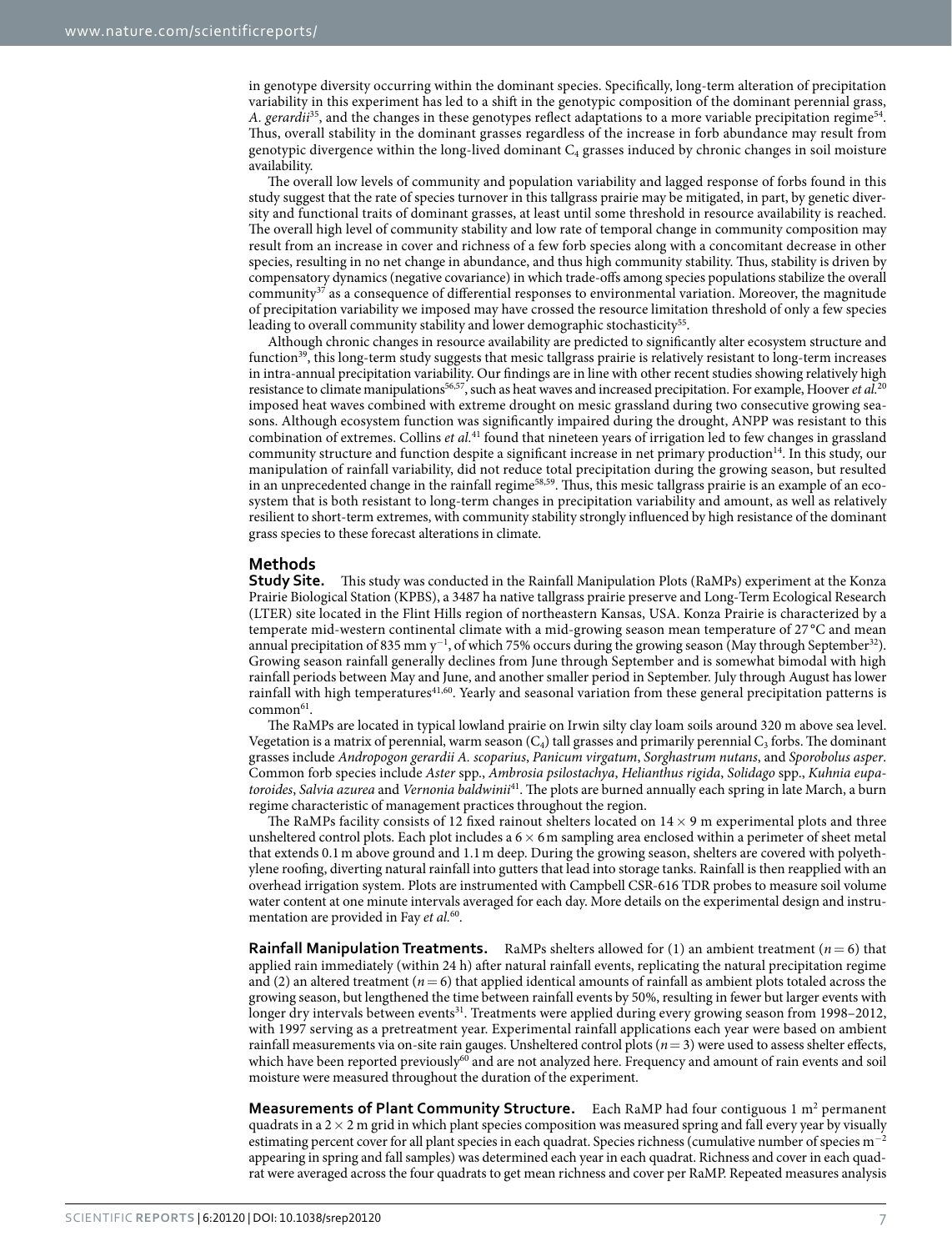of variance (RM-ANOVA) was used on total, grass and forb cover and richness data to assess main and interactive effects of treatment and year, with year as a repeated factor. Cover data were arcsine square root transformed to improve normality. Cover data were used further to evaluate community composition dynamics. Non-metric multidimensional scaling (NMDS) was used to visually determine trajectories of change of community composition over time among replicates of each rainfall treatment. Permutational multivariate analysis of variance (PERMANOVA) using Bray-Curtis dissimilarities was performed on community data to assess differences in community composition resulting from main effects (treatment and year) and their interactions. All analyses were performed on the mean values based on the average of the four  $1\mathrm{m}^2$  quadrats in each RaMP.

To assess potential directional change in community composition under altered precipitation, we used time-lag analysis to quantify the rate of change in community composition in each RaMP over the 15 year study period. Time-lag analysis uses Euclidean distance to measure similarity of community samples at increasing time lags and when regressed, yields an estimate of rate of change over time<sup>62,63</sup>. To assess potential differences in temporal variability between treatments at the population and community level, population and community stability were calculated. *Population stability* is the average of the temporal variability (mean to variance ratio) of each species over time[64](#page-8-32), and *community stability* is the temporal variability (mean to variance ratio) of total cover (aggregated species abundances) over time. Community stability was evaluated for the whole community, as well as for forb and grass functional groups separately. Larger values indicate greater temporal stability. Species mean rank shift was also calculated per treatment. This measure quantifies relative changes in species rank abundances by taking the sum difference of species ranks of consecutive pairs of years<sup>65</sup>. We used analysis of variance (ANOVA) and Tukey's HSD multiple comparisons test to assess treatment effects on population and community stability and mean rank shifts. Finally, to determine changes in the relative contribution of forb species to community composition under altered precipitation, similarity percentages (SIMPER) using Bray-Curtis dissimilarities were calculated between treatments. Again, all analyses were performed on the average of the four  $1m^2$  quadrats in each RaMP. Statistical calculations were conducted using  $R^{66}$  $R^{66}$  $R^{66}$  and the R package "vegan"<sup>67</sup>.

## **References**

- <span id="page-7-0"></span>1. Knapp, A. K., Fay, P. A., Blair, J. M. & Collins, S. L. Rainfall variability, carbon cycling, and plant species diversity in a mesic grassland. *Science* **298,** 2202–2205 (2002).
- 2. Stevens, C. J., Dise, N. B., Mountford, J. O. & Gowing, D. J. Impact of nitrogen deposition on the species richness of grasslands. *Science* **303,** 1876–9 (2004).
- <span id="page-7-1"></span>3. Collins, S. L. & Smith, M. D. Scale-dependent interaction of fire and grazing on community heterogeneity in tallgrass prairie. *Ecology* **87,** 2058–2067 (2006).
- <span id="page-7-14"></span>4. Maestre, F. T. & Reynolds, J. F. Amount or pattern? Grassland responses to the heterogeneity and availability of two key resources. *Ecology* **88,** 501–511 (2007).
- <span id="page-7-2"></span>5. Collins, S. L. Fire frequency and community heterogeneity in tallgrass prairie vegetation. *Ecology* **73,** 2001–2006 (1992).
- <span id="page-7-3"></span>6. Fuhlendorf, S. D. & Engle, D. M. Application of the fire-grazing interaction to restore a shifting mosaic on tallgrass prairie. *J. Appl. Ecol.* **41,** 604–614 (2004).
- <span id="page-7-4"></span>7. Suding, K. N. *et al.* Functional- and abundance-based mechanisms explain diversity loss due to N fertilization. *Proc. Natl. Acad. Sci. USA* **102,** 4387–4392 (2005).
- 8. Lebauer, D. S. & Treseder, K. K. Nitrogen limitation of net primary productivity in terrestrial ecosystems is globally distributed. *Ecology* **89,** 371–379 (2008).
- 9. Borer, E. T. *et al.* Herbivores and nutrients control grassland plant diversity via light limitation. *Nature* **508,** 517–20 (2014).
- <span id="page-7-5"></span>10. Sala, O. E., Parton, W. J., Joyce, L. A. & Lauenroth, W. K. Primary production of the central grassland region of the United States. *Ecology* **69,** 40–45 (1988).
- 11. Lane, D. R., Coffin, D. P. & Lauenroth, W. K. Changes in grassland canopy structure across a precipitation gradient. *J. Veg. Sci.* **11,** 359–368 (2000).
- 12. Huxman, T. E. *et al.* Convergence across biomes to a common rain-use efficiency. *Nature* **429,** 651–654 (2004).
- 13. Hsu, J. S., Powell, J. & Adler, P. B. Sensitivity of mean annual primary production to precipitation. *Glob. Chang. Biol*. **18,** 2246–2255 (2012).
- <span id="page-7-15"></span>14. Knapp, A. K., Briggs, J. M. & Smith, M. D. Community stability does not preclude ecosystem sensitivity to chronic resource alteration. *Funct. Ecol.* **26,** 1231–1233 (2012).
- 15. Cleland, E. E., Collins, S. L. & Dickson, T. L. Sensitivity of grassland plant community composition to spatial versus temporal variation in precipitation. *Ecology* **94,** 1687–1696 (2013).
- <span id="page-7-6"></span>16. Knapp, A. K., Briggs, J. M. & Koelliker, J. K. Frequency and extent of water limitation to primary production in a mesic temperate grassland. *Ecosystems* **4,** 19–28 (2001).
- <span id="page-7-7"></span>17. Gough, L., Osenberg, C. W., Gross, K. L. & Collins, S. L. Fertilization effects on species density and primary productivity in herbaceous plant communities. *Oikos* **89,** 428–439 (2000).
- <span id="page-7-8"></span>18. Wu, Z., Dijkstra, P., Koch, G. W., Peñuelas, J. & Hungate, B. A. Responses of terrestrial ecosystems to temperature and precipitation change: A meta-analysis of experimental manipulation. *Glob. Chang. Biol*. **17,** 927–942 (2011).
- 19. Koerner, S. E. & Collins, S. L. Interactive effects of grazing, drought, and fire on grassland plant communities in North America and South Africa. *Ecology* **95,** 98–109 (2014).
- <span id="page-7-16"></span>20. Hoover, D. L., Knapp, A. K. & Smith, M. D. Resistance and resilience of a grassland ecosystem to climate extremes. *Ecology* **95,** 2646–2656 (2014).
- <span id="page-7-9"></span>21. Cook, B. I., Shukla, S. P., Puma, M. J. & Nazarenko, L. S. Irrigation as an historical climate forcing. *Clim. Dyn*. 1715–1730 (2015). doi: 10.1007/s00382-014-2204-7.
- 22. Huntington, T. G. Evidence for intensification of the global water cycle: Review and synthesis. *J. Hydrol.* **319,** 83–95 (2006).
- <span id="page-7-10"></span>23. Min, S., Zhang, X., Zwiers, F. W. & Hegerl, G. C. Human contribution to more-intense precipitation extremes. *Nature* **470,** 378–381 (2011).
- 24. Singh, D., Tsiang, M., Rajaratnam, B. & Diffenbaugh, N. S. Precipitation extremes over the continental United States in a transient, high-resolution, ensemble climate model experiment. *J. Geophys. Res. Atmos*. **118,** 7063–7086 (2013).
- <span id="page-7-11"></span>25. Kunkel, K. E. *et al.* Monitoring and understanding trends in extreme storms. *Bull. Am. Meteorol. Soc*. **94,** 499–514 (2013).
- <span id="page-7-12"></span>26. Wuebbles, D. *et al.* CMIP5 climate model analyses: Climate extremes in the United States. *Bull. Am. Meteorol. Soc*. **95,** 571–583  $(2014)$
- <span id="page-7-13"></span>27. Gerten, D. *et al.* Modelled effects of precipitation on ecosystem carbon and water dynamics in different climatic zones. *Glob. Chang. Biol*. **14,** 2365–2379 (2008).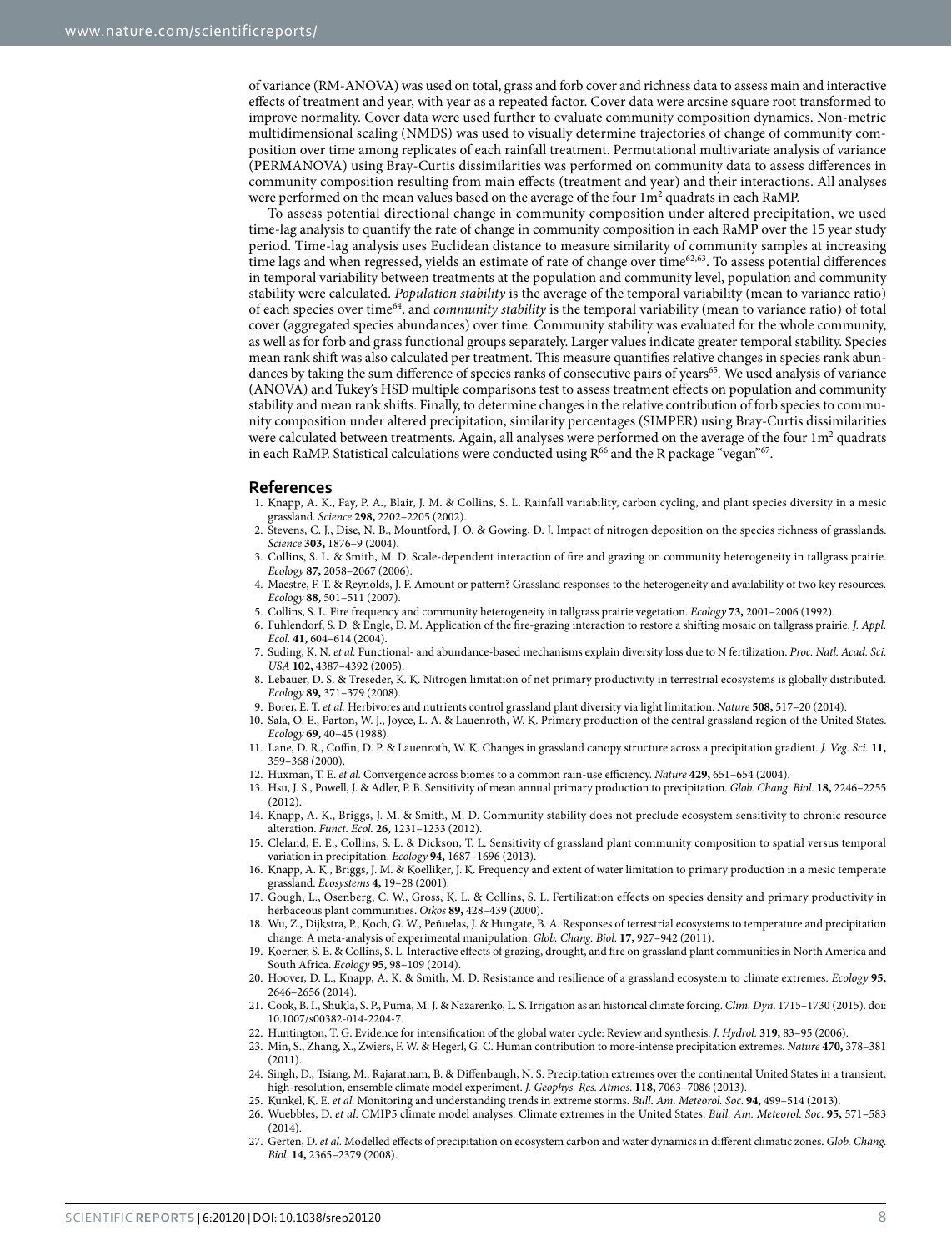- <span id="page-8-0"></span>28. Knapp, A. K. *et al.* Consequences of more extreme precipitation regimes for terrestrial ecosystems. *Am. Inst. Biol. Sci*. **58,** 811–821 (2008).
- 29. Nippert, J. B., Knapp, A. K. & Briggs, J. M. Intra-annual rainfall variability and grassland productivity: Can the past predict the future? *Plant Ecol.* **184,** 65–74 (2006).
- 30. Swemmer, A. M., Knapp, A. K. & Snyman, H. A. Intra-seasonal precipitation patterns and above-ground productivity in three perennial grasslands. *J. Ecol.* **95,** 780–788 (2007).
- <span id="page-8-3"></span>31. Fay, P. A. *et al.* Relative effects of precipitation variability and warming on tallgrass prairie ecosystem function. *Biogeosciences* **8,** 3053–3068 (2011).
- <span id="page-8-1"></span>32. Fay, P. A., Carlisle, J. D., Knapp, A. K., Blair, J. M. & Collins, S. L. Productivity responses to altered rainfall patterns in a C 4-dominated grassland. *Oecologia* **137,** 245–251 (2003).
- <span id="page-8-16"></span>33. Heisler-White, J. L., Blair, J. M., Kelly, E. F., Harmoney, K. & Knapp, A. K. Contingent productivity responses to more extreme rainfall regimes across a grassland biome. *Glob. Chang. Biol*. **15,** 2894–2904 (2009).
- <span id="page-8-12"></span>34. Cherwin, K. & Knapp, A. K. Unexpected patterns of sensitivity to drought in three semi-arid grasslands. *Oecologia* **169,** 845–852 (2012).
- <span id="page-8-21"></span>35. Avolio, M. L., Beaulieu, J. M. & Smith, M. D. Genetic diversity of a dominant C4 grass is altered with increased precipitation variability. *Oecologia* **171,** 571–581 (2013).
- 36. Thomey, M. L. *et al.* Effect of precipitation variability on net primary production and soil respiration in a Chihuahuan Desert grassland. *Glob. Chang. Biol*. **17,** 1505–1515 (2011).
- 37. Hallett, L. M. *et al.* Biotic mechanisms of community stability shift along a precipitation gradient. *Ecology* **95,** 1693–1700 (2014).
- <span id="page-8-5"></span><span id="page-8-4"></span><span id="page-8-2"></span>38. Hautier, Y. *et al.* Eutrophication weakens stabilizing effects of diversity in natural grasslands. *Nature* **508,** 521–5 (2014).
- 39. Smith, M. D., Knapp, A. K. & Collins, S. L. A Framework for assessing ecosystem dynamics in response to chronic resource alterations induced by global change. *Ecology* **90,** 3279–3289 (2009).
- <span id="page-8-6"></span>40. Avolio, M. L. *et al.* Changes in plant community composition, not diversity, during a decade of nitrogen and phosphorus additions drive above-ground productivity in a tallgrass prairie. *J. Ecol.* **102,** 1649–1660 (2014).
- <span id="page-8-10"></span>41. Collins, S. L. *et al.* Stability of tallgrass prairie during a 19-year increase in growing season precipitation. *Funct. Ecol.* **26,** 1450–1459 (2012).
- 42. Kirkman, K. P. *et al.* Responses to fire differ between South African and North American grassland communities. *J. Veg. Sci.* **25,** 793–804 (2014).
- <span id="page-8-7"></span>43. Isbell, F. I., Polley, H. W. & Wilsey, B. J. Biodiversity, productivity and the temporal stability of productivity: Patterns and processes. *Ecol. Lett.* **12,** 443–451 (2009).
- <span id="page-8-8"></span>44. Fay, P. A. *et al.* Altered rainfall patterns, gas exchange, and growth in grasses and forbs. *Int. J. Plant Sci.* **163,** 549–557 (2002).
- <span id="page-8-9"></span>45. Collins, S. L., Glenn, S. M. & Gibson, D. J. Experimental analysis of intermediate disturbance and initial floristic composition: Decoupling cause and effect. *Ecology* **76,** 486–492 (1995).
- <span id="page-8-11"></span>46. Collins, S. L. Modulation of diversity by grazing and mowing in native tallgrass prairie. *Science* **280,** 745–747 (1998).
- <span id="page-8-13"></span>47. Fry, E. L. *et al.* Plant functional group composition modifies the effects of precipitation change on grassland ecosystem function. *PLoS One* **8,** e57027 (2013).
- <span id="page-8-14"></span>48. Sala, O. E., Gherardi, L. A., Reichmann, L., Jobbágy, E. & Peters, D. Legacies of precipitation fluctuations on primary production: theory and data synthesis. *Philos. Trans. R. Soc. Lond. B. Biol. Sci*. **367,** 3135–44 (2012).
- <span id="page-8-15"></span>49. Reichmann, L. G., Sala, O. E. & Peters, D. P. C. Precipitation legacies in desert grassland primary production occur through previous-year tiller density. *Ecology* **94,** 435–443 (2013).
- <span id="page-8-17"></span>50. Beier, C. *et al.* Precipitation manipulation experiments–challenges and recommendations for the future. *Ecol. Lett.* **15,** 899–911  $(2012)$
- <span id="page-8-18"></span>51. Nippert, J. B. & Knapp, A. K. Soil water partitioning contributes to species coexistence in tallgrass prairie. *Oikos* **116,** 1017–1029 (2007).
- <span id="page-8-19"></span>52. Koerner, S. E. *et al.* Plant community response to loss of large herbivores differs between North American and South African savanna grasslands. *Ecology* **95,** 808–816 (2014).
- <span id="page-8-20"></span>53. Winfree, R., Fox, J. W., Williams, N. M., Reilly, J. R. & Cariveau, D. P. Abundance of common species, not species richness, drives delivery of a real-world ecosystem service. *Ecol. Lett.* (2015). doi: 10.1111/ele.12424.
- <span id="page-8-22"></span>54. Avolio, M. L. & Smith, M. D. Intra-specific responses of a dominant C4 grass to altered precipitation patterns. *Plant Ecol.* **214,** 1377–1389 (2013).
- <span id="page-8-23"></span>55. De Mazancourt, C. *et al.* Predicting ecosystem stability from community composition and biodiversity. *Ecol. Lett.* **16,** 617–625 (2013).
- <span id="page-8-24"></span>56. Tielbörger, K. *et al.* Middle-Eastern plant communities tolerate 9 years of drought in a multi-site climate manipulation experiment. *Nat. Commun.* **5,** 5102 (2014).
- <span id="page-8-25"></span>57. Kröel-Dulay, G. *et al.* Increased sensitivity to climate change in disturbed ecosystems. *Nat. Commun.* **6,** 6682 (2015).
- <span id="page-8-26"></span>58. Smith, M. D. An ecological perspective on extreme climatic events: A synthetic definition and framework to guide future research. *J. Ecol.* **99,** 656–663 (2011).
- <span id="page-8-27"></span>59. Knapp, A. K. *et al.* Characterizing differences in precipitation regimes of extreme wet and dry years: Implications for climate change experiments. *Glob. Chang. Biol*. (2015). doi: 10.1111/gcb.12888.
- <span id="page-8-28"></span>60. Fay, P. A., Carlisle, J. D., Knapp, A. K., Blair, J. M. & Collins, S. L. Altering rainfall timing and quantity in a mesic grassland ecosystem: Design and performance of rainfall manipulation shelters. *Ecosystems* **3,** 308–319 (2000).
- <span id="page-8-29"></span>61. Hayden, B. P. In *Grassland Dynamics: Long-term Ecological Research in Tallgrass Prairie* (eds Knapp, A. K. *et al.*) Ch. 2, 19–34 (Oxford University Press, 1998).
- <span id="page-8-30"></span>62. Collins, S. L. & Xia, Y. Long-term dynamics and hotspots of change in a desert grassland plant community. *Am. Nat.* **185,** E30–E43 (2015).
- <span id="page-8-31"></span>63. Collins, S. L., Micheli, F. & Hartt, L. A method to determine rates and patterns of variability in ecological communities. *Oikos* **91,** 285–293 (2000).
- 64. Tilman, D. The ecological consequences of changes in biodiversity : A search for general principles. *Ecology* **80,** 1455–1474 (1999).
- <span id="page-8-34"></span><span id="page-8-33"></span><span id="page-8-32"></span>65. Collins, S. L. *et al.* Rank clocks and plant community dynamics. *Ecology* **89,** 3534–3541 (2008).
- 66. R Core Team. R: A Language and Environment for Statistical Computing. (2014). at <<http://www.r-project.org>>
- <span id="page-8-35"></span>67. Oksanen, J. *et al.* vegan: Community Ecology Package. (2013). at <[http://cran.r-project.org/package](http://cran.r-project.org/package<2009>=<2009>vegan)= vegan >

# **Acknowledgements**

We especially thank Jobie Carlisle, Patrick O'Neal and Jeff Taylor for help with all aspects of this research. This research was supported by funding from USDA-NRI, DOE-NIGEC/NICCR, and NSF.

# **Author Contributions**

A.K.K. and J.M.B. designed the rainfall manipulation experiment. S.L.C. designed the vegetation sampling scheme and collected all vegetation data. S.K.J. analyzed data, prepared all figures and tables and wrote the manuscript. All authors edited and contributed to writing the manuscript.